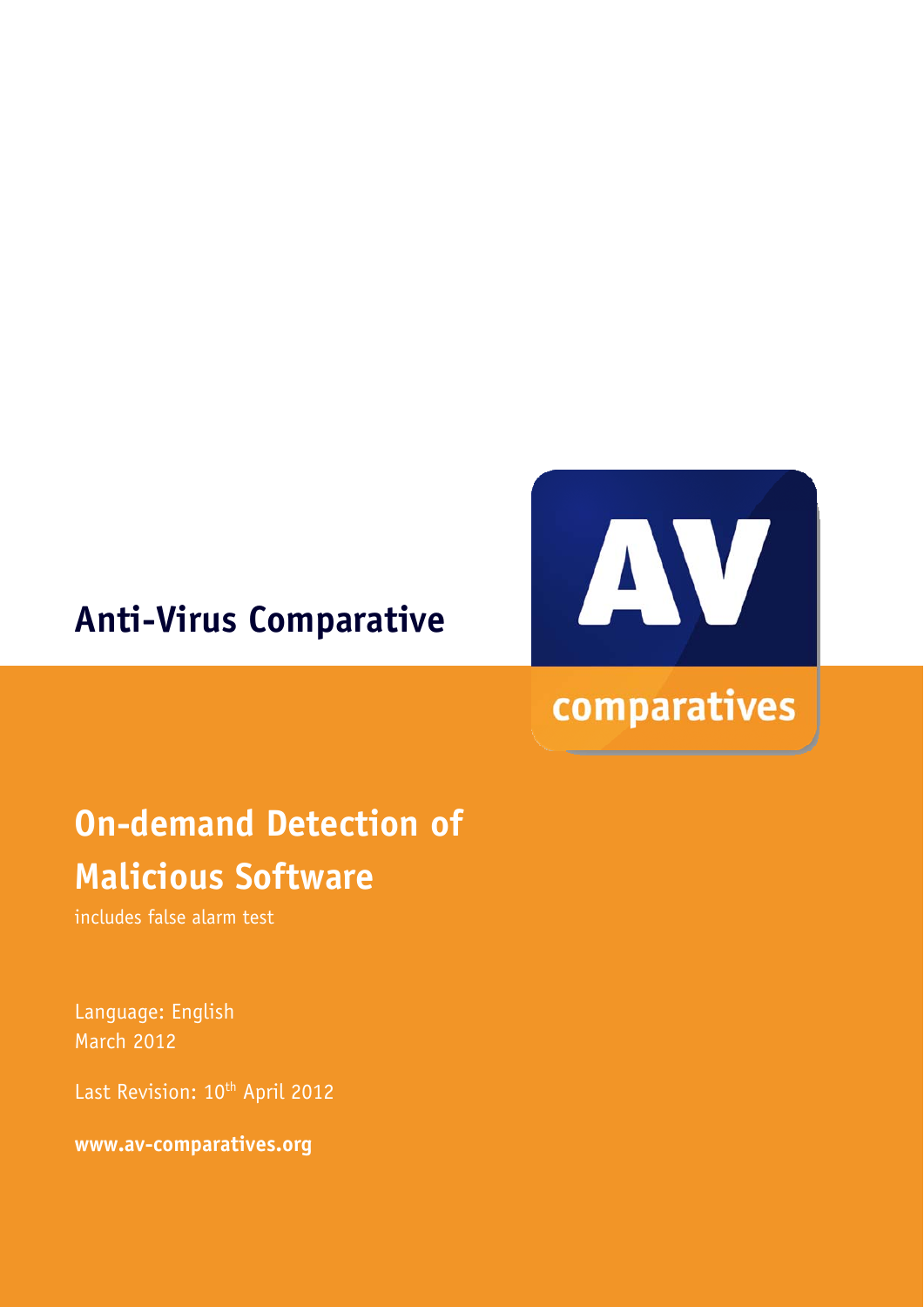### **Table of Contents**

| <b>Tested Products</b>                            | 3              |
|---------------------------------------------------|----------------|
| Conditions for participation and test methodology | 4              |
| Tested product versions                           | 4              |
| Comments                                          | 5              |
| Graph of missed samples                           | $6\phantom{1}$ |
| <b>Results</b>                                    | 8              |
| False positive/alarm test                         | 9              |
| Award levels reached in this test                 | 10             |
| Copyright and Disclaimer                          | 11             |



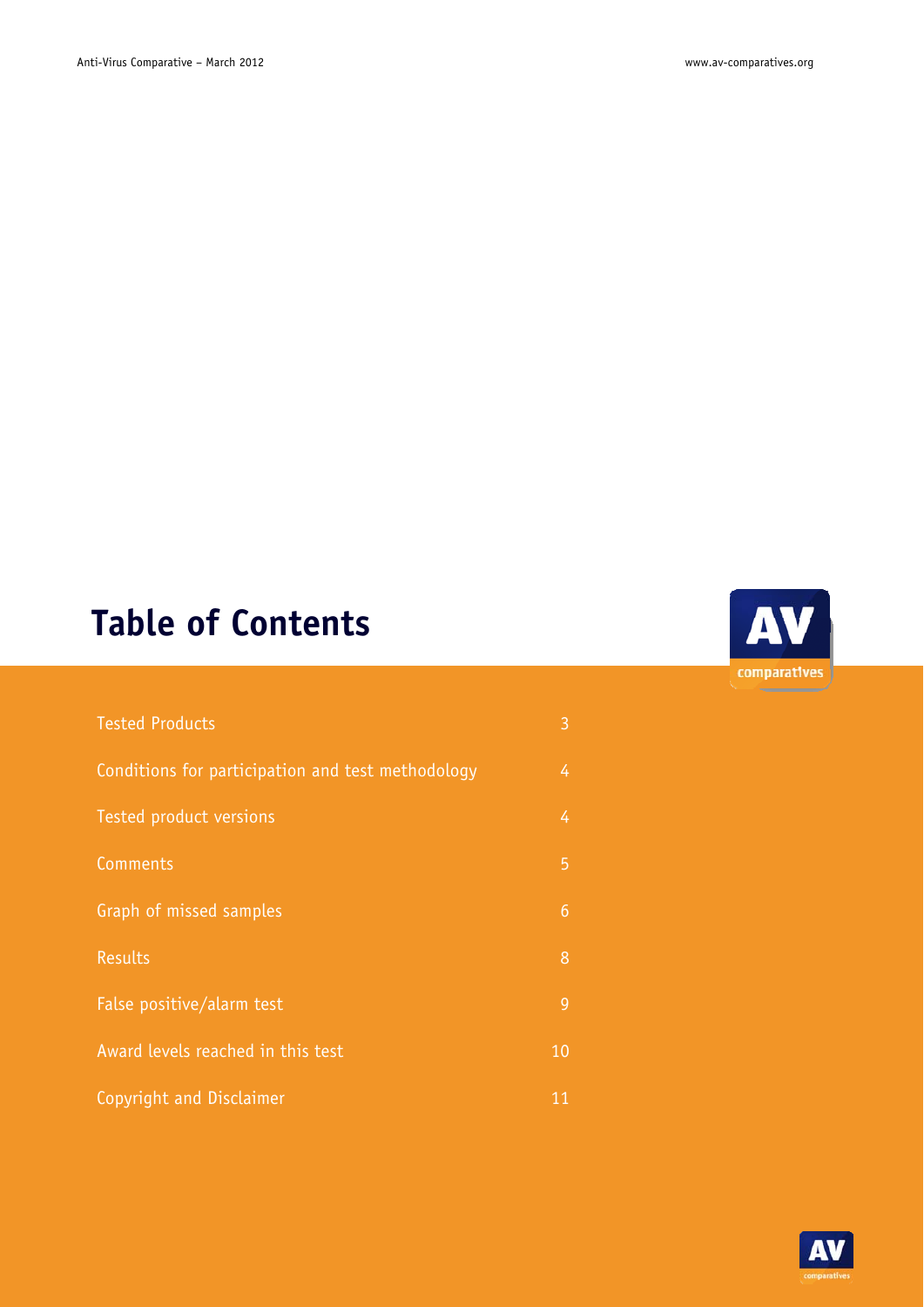### **Tested Products**

- AhnLab V3 Internet Security 8.0
- avast! Free Antivirus 7.0
- AVG Anti-Virus 2012
- AVIRA Antivirus Premium 2012
- BitDefender Antivirus Plus 2012
- **BullGuard Antivirus 12**
- eScan Anti-Virus 11.0
- ESET NOD32 Antivirus 5.0
- F-Secure Anti-Virus 2012
- Fortinet FortiClient Lite 4.3
- G DATA AntiVirus 2012
- GFI Vipre Antivirus 2012
- Kaspersky Anti-Virus 2012
- McAfee AntiVirus Plus 2012
- Microsoft Security Essentials 2.1
- Panda Cloud Free Antivirus 1.5.2
- PC Tools Spyware Doctor with AV 9.0
- Sophos Anti-Virus 10.0
- Trend Micro Titanium AntiVirus+ 2012
- Webroot SecureAnywhere AV 8.0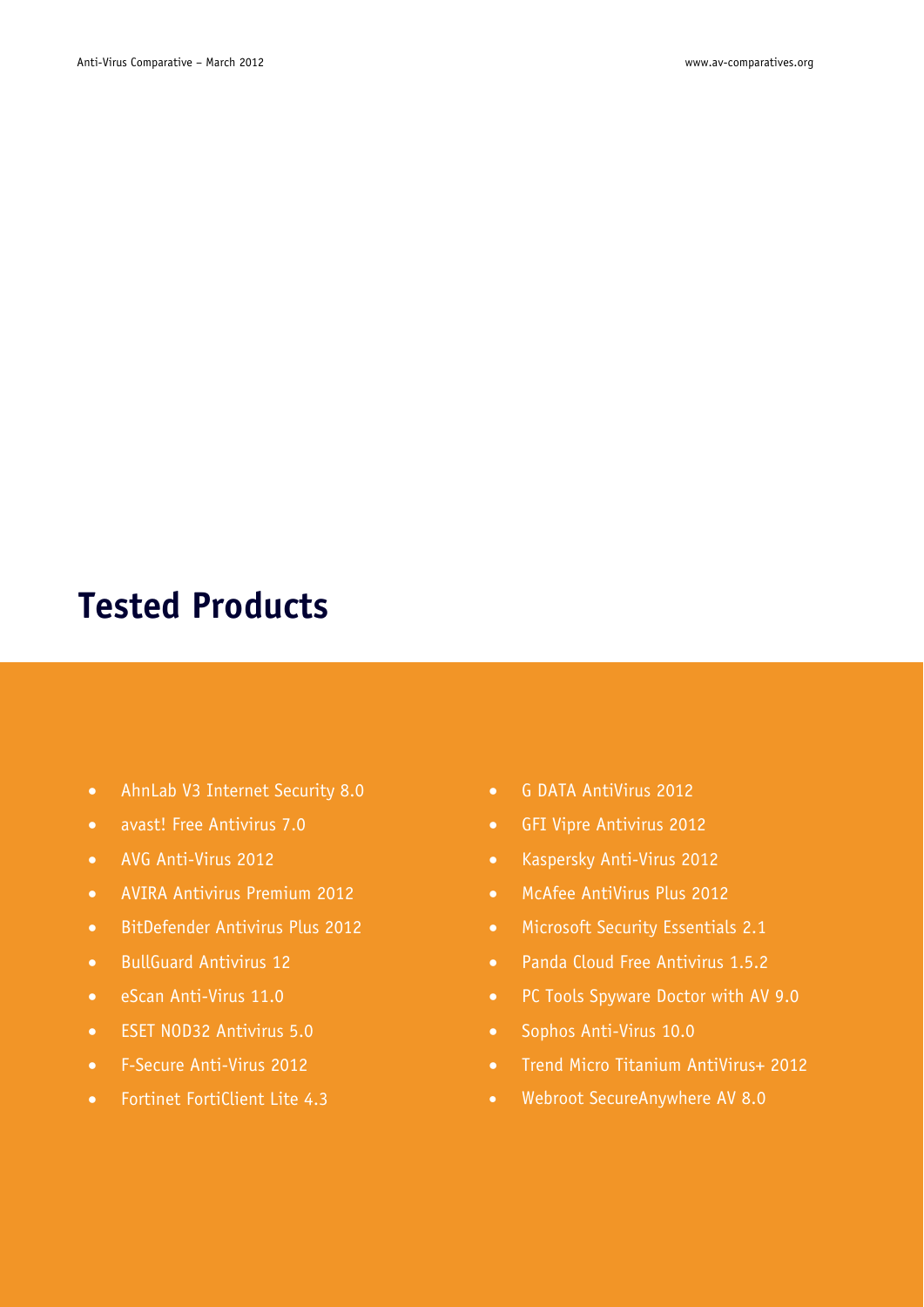#### **Conditions for participation and test methodology**

The conditions for participation in our tests are listed in the methodology document at http://www.av-comparatives.org/seiten/ergebnisse/methodology.pdf. Before proceeding with this report, readers are advised to first read the above-mentioned document.

The participation is limited to not more than 20 international well-known Anti-Virus products, which vendors agreed to get tested and included in the public test-series of 2012.

#### **Tested Product Versions**

The Malware sets have been frozen the 16<sup>th</sup> February 2012 and consisted of 291388 sample variants. The products were updated on the  $1<sup>st</sup>$  March 2012. The following twenty up-to-date products were included in this public test:

- AhnLab V3 Internet Security 8.0.5.19
- avast! Free Antivirus 7.0.1407
- AVG Anti-Virus 2012.0.1913
- AVIRA Antivirus Premium 12.0.0.915
- Bitdefender Anti-Virus+ 15.0.36.1530
- BullGuard Antivirus 12.0.215
- $\bullet$  eScan Anti-Virus 11.0.1139.1146
- ESET NOD32 Antivirus 5.0.95.0
- F-Secure Anti-Virus 12.49.104

-

Fortinet FortiClient Lite 4.3.3.0436

- G DATA AntiVirus 22.1.0.2
- GFI Vipre Antivirus 5.0.5134
- Kaspersky Anti-Virus 12.0.0.374
- McAfee AntiVirus Plus 11.0.654
- Microsoft Security Essentials 2.1.1116.0
- Panda Cloud Free Antivirus 1.5.2
- PC Tools Spyware Doctor with Antivirus 9.0.0.909
- Sophos Anti-Virus 10.0
- Trend Micro Titanium AntiVirus Plus 5.0.1280
- Webroot SecureAnywhere 8.0.1.95

Please try the products<sup>1</sup> on your own system before making a purchase decision based on these tests. There are also some other program features and important factors (e.g. price, ease of use/management, compatibility, graphical user interface, language, support, etc.) to consider. Although very important, the file detection rate of a product is only one aspect of a complete Anti-Virus product. AV-Comparatives provides also a whole product dynamic "real-world" protection test, as well as other test reports which cover different aspects/features of the products. Please visit our website to find the other tests and reports.

<sup>1</sup> Information about used additional third-party engines/signatures inside the products: **Bullguard**, **eScan** and **F-Secure** are based on the BitDefender engine. **G DATA** is based on the Avast and Bitdefender engines. **PC Tools** is using the signatures of Symantec.

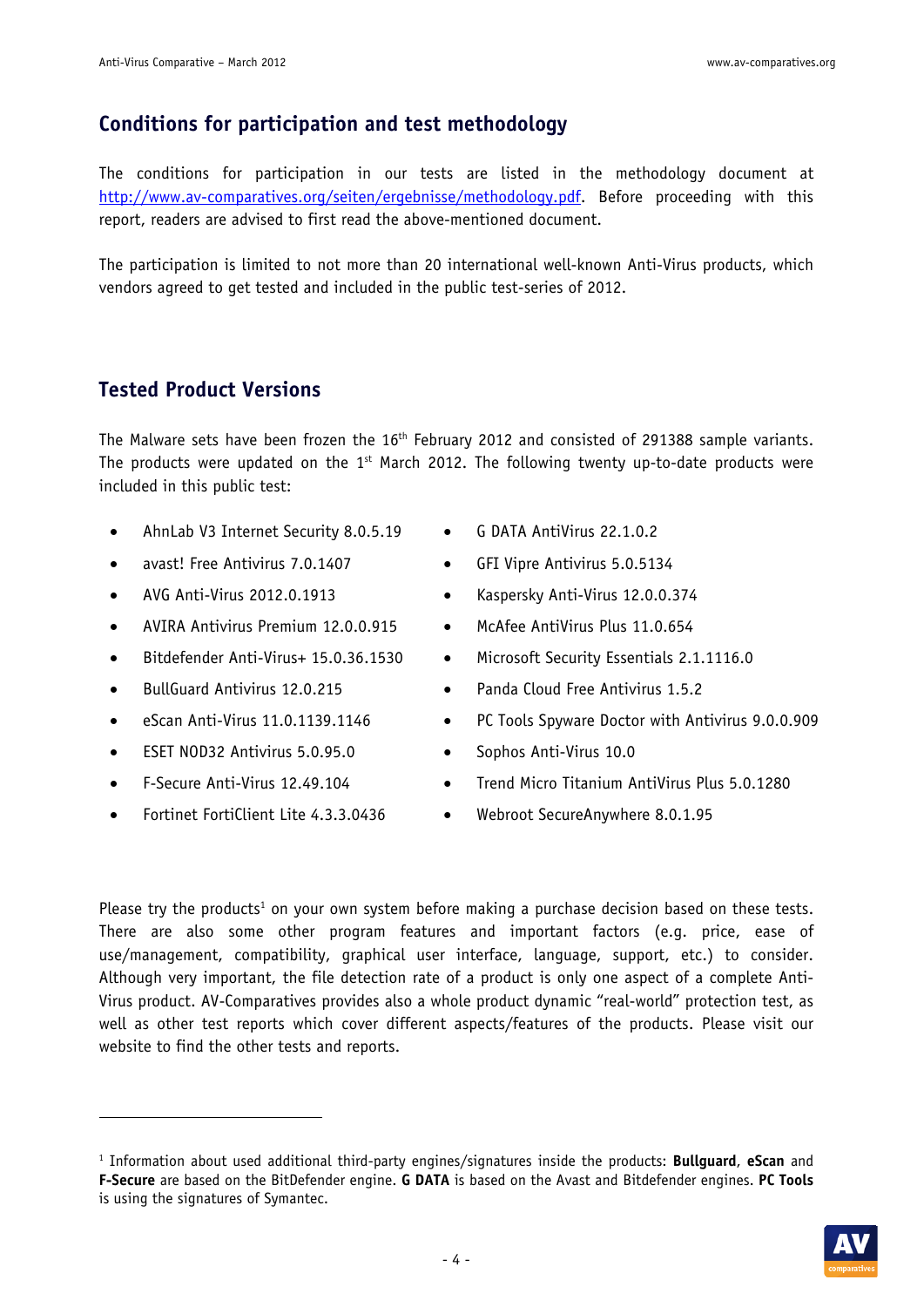Most products run with highest settings by default. Certain products switch to highest settings automatically when malware is found. This makes it impossible to test against various malware with real "default" settings. In order to get comparable results we set the few remaining products to highest settings or leave them to lower settings - in accordance with the respective vendors. We kindly ask vendors to provide stronger settings by default, i.e. set their default settings to highest levels of detection, esp. for scheduled scans or scans initiated by the user. This is usually already the case for on-access scans and/or on-execution scans. We allow the remaining vendors (which do not use highest settings in on-demand scans) to choose to be tested with higher setting as they e.g. use in on-access/on-execution higher settings by default. So the results of the file detection test are closer to the usage in the field. We ask vendors to remove paranoid settings inside the user interface which are too high to be ever of any benefit for common users. Below are some notes about the settings used (scan all files, scan archives, etc. is being enabled), e.g.:

**AVG, AVIRA**: asked to do not enable/consider the informational warnings of packers as detections. So, we did not count them as detections (neither on the malware set, nor on the clean set).

**Avast, AVIRA, Kaspersky:** tested with heuristic set to high/advanced.

**F-Secure, Sophos:** asked to get tested and awarded based on their default settings (i.e. without using their advanced heuristics / suspicious detections setting).

Several products make use of cloud technologies, which require an active internet connection. Our tests are performed using an active internet connection. We do not longer show the baseline detection rates without cloud and show instead only the results with active cloud. Users should be aware that detection rates may be in some cases drastically lower if the scan is performed while offline (or when the cloud is unreachable for various reasons). The cloud should be considered as an additional benefit/feature to increase detection rates (as well as response times and false alarm suppression) and not as a full replacement for local offline detections. Vendors should make sure that users are warned in case that the connectivity to the cloud<sup>2</sup> gets lost e.g. during a scan, which may affect considerably the provided protection and make e.g. an initiated scan useless.

This report does no longer contain the splitted detection categories. As announced last year we also do not longer provide the on-demand scanning speed test. We invite users also to look at our other tests and not only this type of test. This is to make users aware of other types of tests that we are providing since some years, like e.g. our Whole-Product "Real-World" Protection Test.

The used test-set has been built consulting telemetry data in attempt to include prevalent samples from the last months which are/were hitting users in the field. Due to the increasing amount of polymorphic malware, we applied a clustering method to classify similar files. This allows us to evaluate prevalent polymorphic samples and reducing the size of the set without introducing bias. Therefore, each miss represents one missed group/variant of files. We decided to apply this method as it helps reducing influence of e.g. inappropriate samples of same family in the set. We compared the results/rankings with and without clustering the files. Using fewer samples (one per variant) will reduce the workload for all in the next tests, as a smaller set can be analyzed better.

-



 $2$  A good paper about the pro and contra of clouds can be found here: http://www.av-test.org/fileadmin/pdf/publications/vb\_2009\_avtest\_paper\_why\_in-thecloud scanning is not a solution.pdf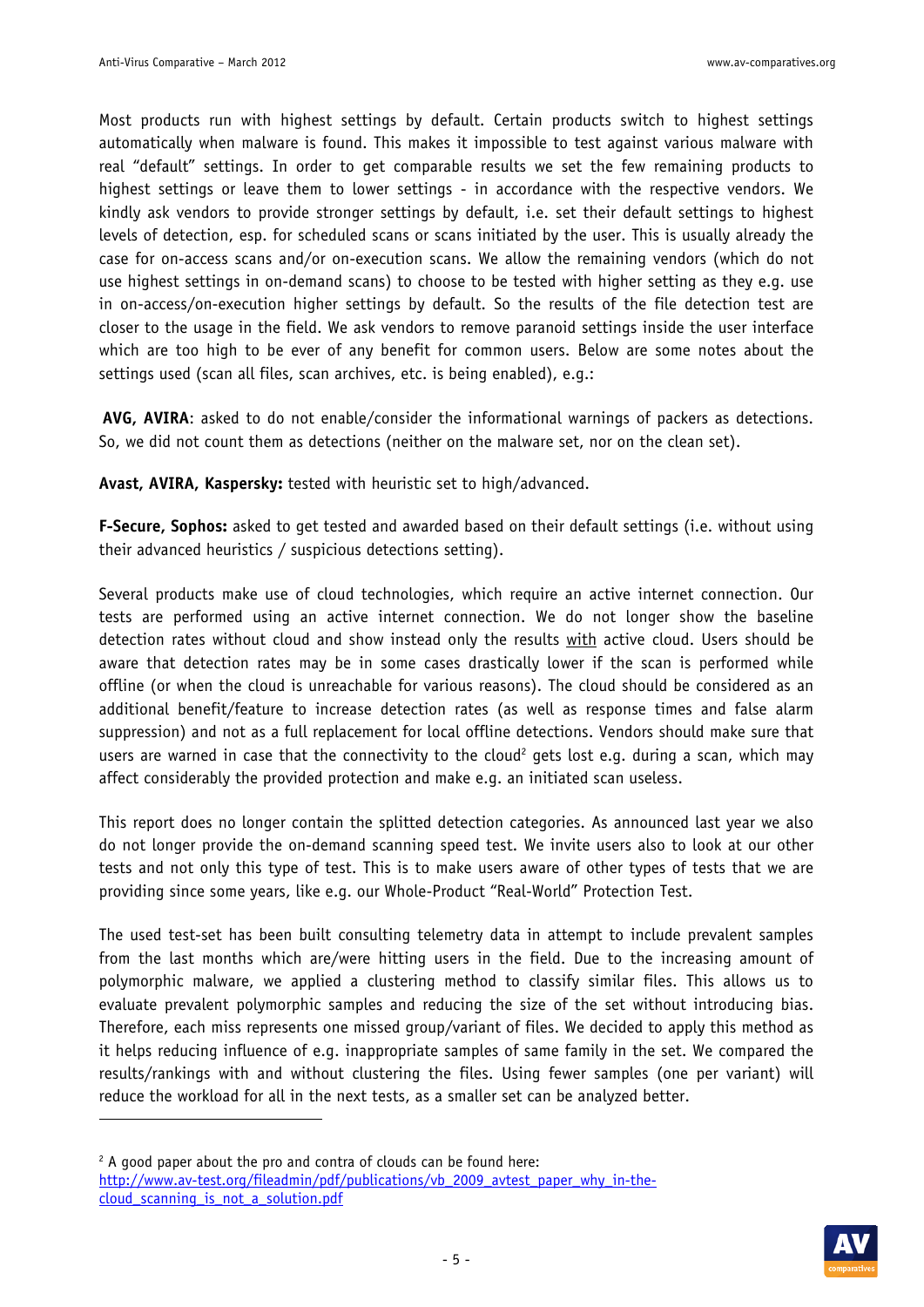The malware detection rates are grouped by the testers after looking at the clusters build with the hierarchal clustering method. By using clusters, there are no fixed thresholds to reach, as the thresholds change based on the results. The testers may group the clusters rationally and not rely solely on the clusters, to avoid that if e.g. all products would in future score badly, they do not get high rankings anyway.

|                                                 | <b>Detection Rate Clusters/Groups</b><br>(given by the testers after consulting statistical methods) |                 |                 |                 |
|-------------------------------------------------|------------------------------------------------------------------------------------------------------|-----------------|-----------------|-----------------|
|                                                 | 4                                                                                                    | 3               | 2               |                 |
| <b>Very few</b> $(0-2$ FP's)<br>Few (3-15 FP's) | <b>TESTED</b>                                                                                        | <b>STANDARD</b> | <b>ADVANCED</b> | ADVANCED+       |
| <b>Many</b> (16-100 FP's)                       | <b>TESTED</b>                                                                                        | <b>TESTED</b>   | <b>STANDARD</b> | <b>ADVANCED</b> |
| Very many (101-500 FP's)                        | <b>TESTED</b>                                                                                        | <b>TESTED</b>   | <b>STANDARD</b> | <b>STANDARD</b> |
| Crazy many (over 500 FP's)                      | <b>TESTED</b>                                                                                        | <b>TESTED</b>   | <b>TESTED</b>   | <b>TESTED</b>   |

#### **Graph of missed samples (lower is better)**



Files have been clustered. Each miss represents a missed variant. All tested products scored quite good and missed less than 10% of the test-set, so we decided to cluster the detection rates into three groups.

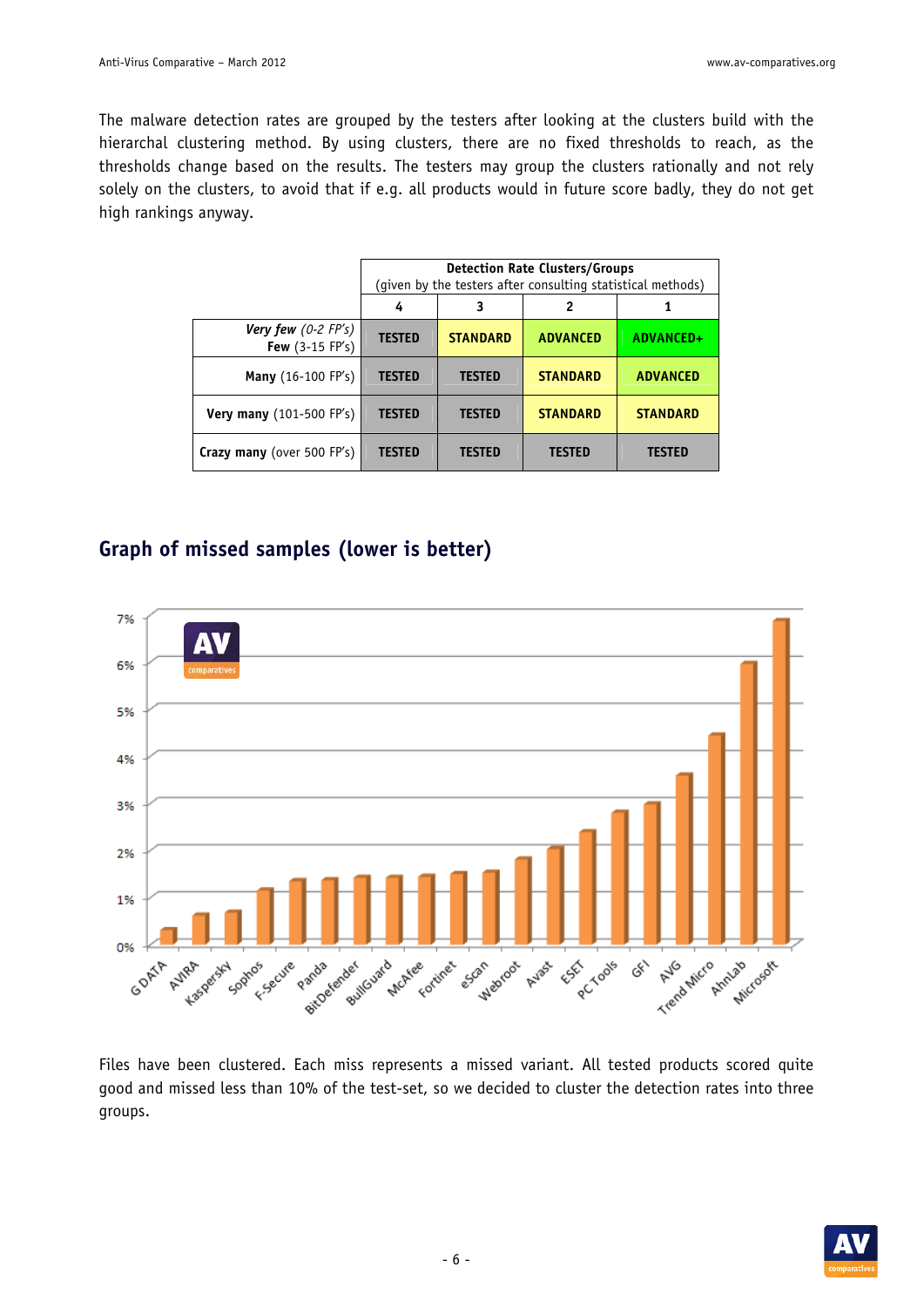The results of our file detection rate tests are not applicable for on-execution protection technologies (like HIPS, behaviour blockers, etc.). Such technologies are evaluated in our new heuristic/behavioral tests which we will provide during this year. Please do not miss the second part of the report (it will be published in a few months) containing the new heuristic/behavioral test. It evaluates how well products are at detecting and blocking completely new/unknown malware (by on-demand/on-access scanner with local heuristic and generic signatures without cloud, as well as by blocking malicious behavior when files get executed).

A good file detection rate is still one of the most important, deterministic and reliable features of an Anti-Virus product. Additionally, most products provide at least some kind of HIPS, behaviour-based, reputation-based or other functionalities to block (or at least warn about the possibility of) malicious actions e.g. during the execution of malware, when all other on-access and on-demand detection/protection mechanism failed.

Even if we deliver various tests and show different aspects of Anti-Virus software, users are advised to evaluate the software by themselves and build their own opinion about them. Test data or reviews just provide guidance to some aspects that users cannot evaluate by themselves. We suggest and encourage readers to research also other independent test results provided by various well-known and established independent testing organizations, in order to get a better overview about the detection and protection capabilities of the various products over different test scenarios and various test-sets.

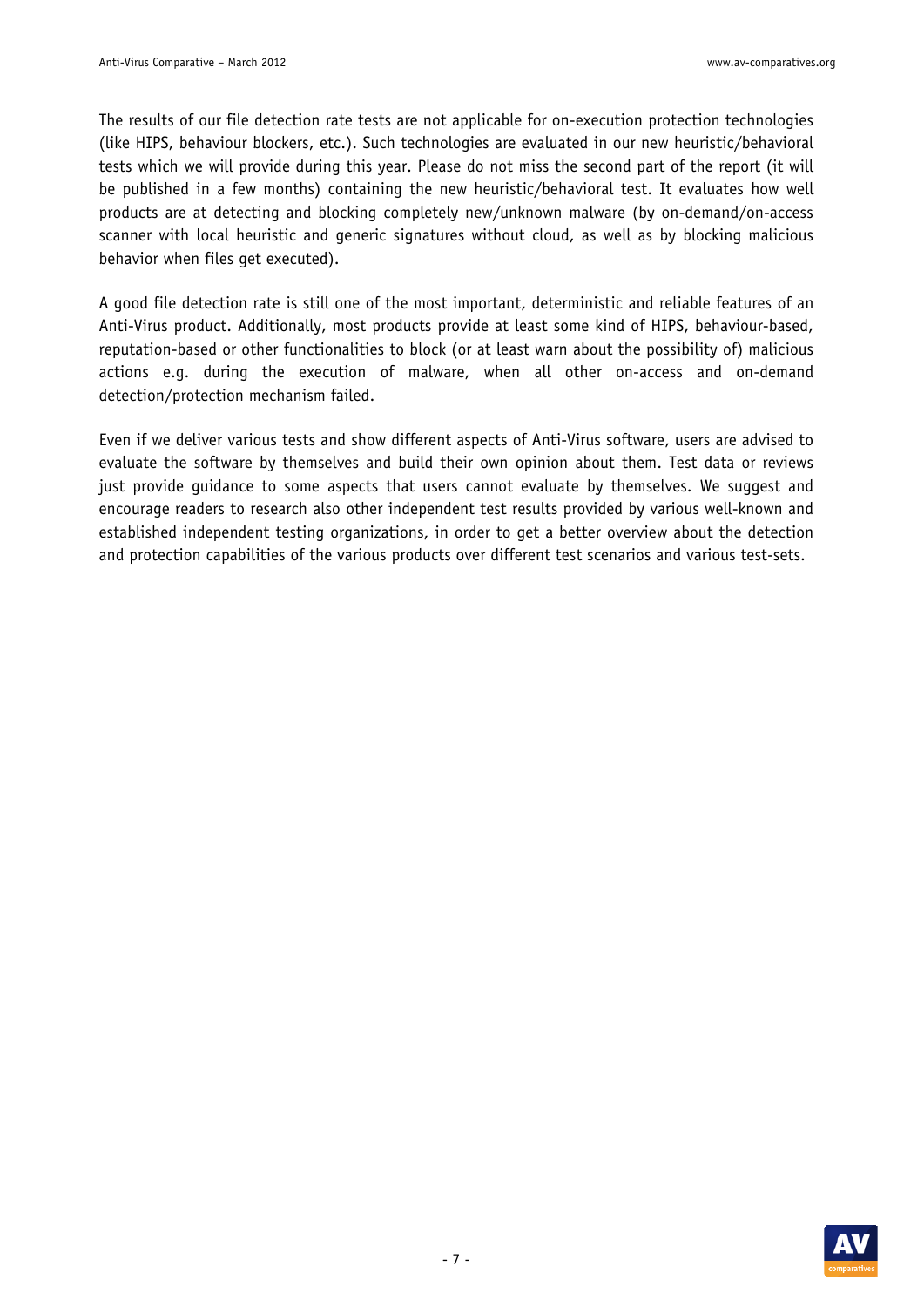#### **Results**

Please consider also the false alarm rates when looking at the below file detection rates<sup>3</sup>.

#### **Total detection rates (clustered in groups):**

| 1.  | G DATA                        | 99.7% |
|-----|-------------------------------|-------|
| 2.  | AVIRA                         | 99.4% |
| 3.  | Kaspersky                     | 99.3% |
| 4.  | Sophos                        | 98.9% |
| 5.  | F-Secure, Panda, Bitdefender, |       |
|     | <b>BullGuard, McAfee</b>      | 98.6% |
| 6.  | Fortinet, eScan               | 98.5% |
| 7.  | Webroot                       | 98.2% |
| 8.  | Avast                         | 98.0% |
| 9.  | <b>ESET</b>                   | 97.6% |
| 10. | PC Tools                      | 97.2% |
| 11. | GFI                           | 97.0% |
| 12. | AVG                           | 96.4% |
| 13. | <b>Trend Micro</b>            | 95.6% |
| 14. | AhnLab                        | 94.0% |
| 15. | Microsoft                     | 93.1% |

The used test-set contained almost 300-thousands recent/prevalent samples from last months.

#### **Hierarchical Cluster Analysis**



#### Dendrogram using Average Linkage (Between Groups)

This dendogram shows the results of the cluster analysis<sup>4</sup>. . It indicates at what level of similarity the clusters are joined. The red drafted line defines the level of similarity. Each intersection indicates a group (in this case 3 groups).

<sup>3</sup> We estimate the remaining error margin on the final set (after applying clusters) to be under 0.2%  $\frac{4}{100}$ <br><sup>4</sup> For more information about cluster analysis, see e.g. this easy to understand tutorial: For more information about cluster analysis, see e.g. this easy to understand tutorial: http://strata.uga.edu/software/pdf/clusterTutorial.pdf

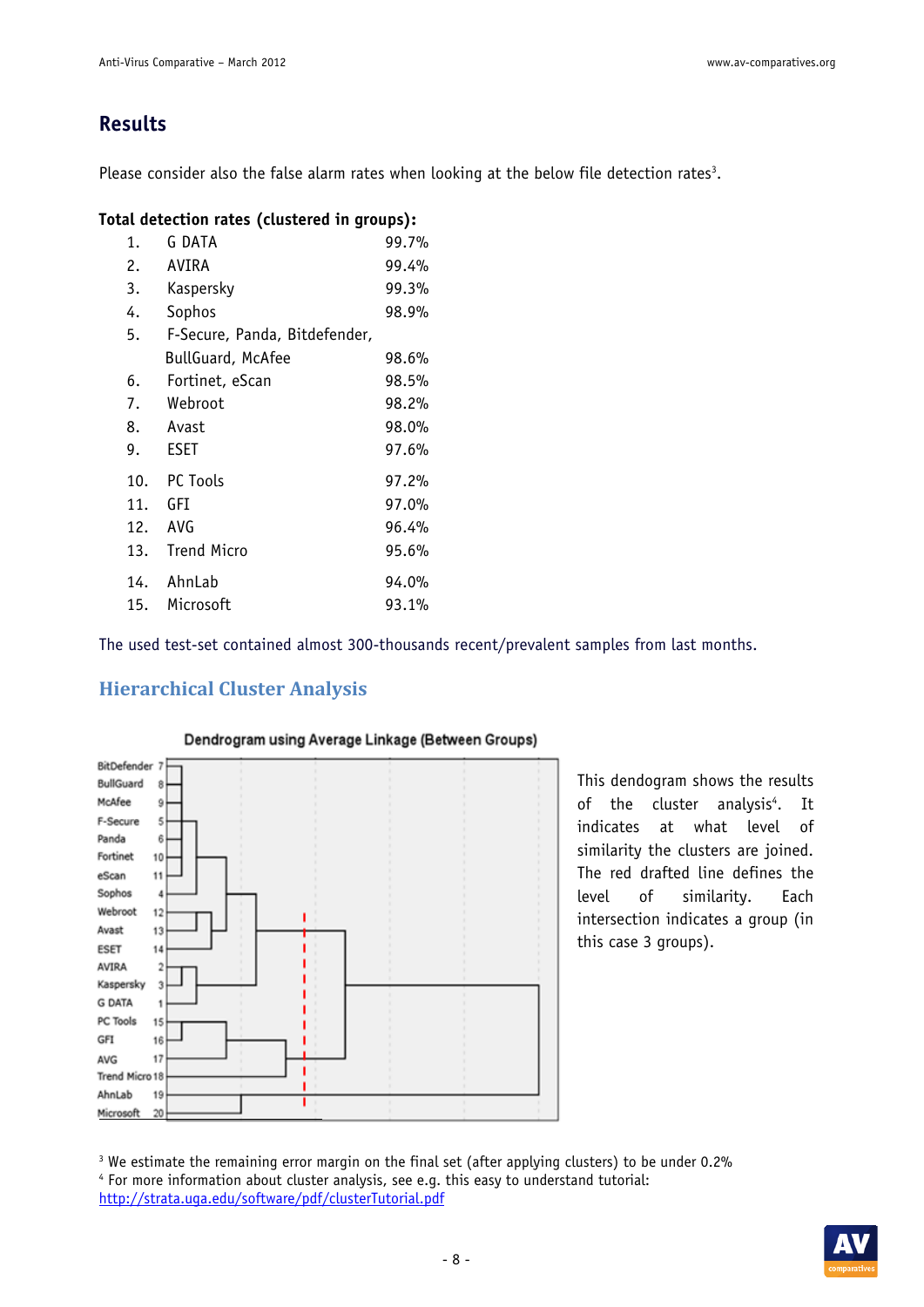### **False positive/alarm test**

In order to better evaluate the quality of the file detection capabilities (distinguish good files from malicious files) of anti-virus products, we provide a false alarm test. False alarms can sometimes cause as much troubles as a real infection. Please consider the false alarm rate when looking at the detection rates, as a product which is prone to cause false alarms achieves higher scores easier. All discovered false alarms were reported/sent to the respective Anti-Virus vendors and should by now have been fixed.

#### **False Positive Results**

| 1.  | Microsoft             | 0              |                |
|-----|-----------------------|----------------|----------------|
| 2.  | <b>ESET</b>           | $\overline{c}$ | very few FPs   |
| 3.  | BitDefender, F-Secure | 4              |                |
| 4.  | <b>BullGuard</b>      | 5              |                |
| 5.  | Kaspersky             | 9              |                |
| 6.  | Panda                 | 10             | few FP's       |
| 7.  | eScan                 | 11             |                |
| 8.  | G DATA                | 13             |                |
| 9.  | Avast, Sophos         | 14             |                |
| 10. | AVIRA                 | 15             |                |
| 11. | PC Tools              | 22             |                |
| 12. | McAfee                | 28             |                |
| 13. | Fortinet              | 32             |                |
| 14. | AVG                   | 38             | many FP's      |
| 15. | AhnLab                | 64             |                |
| 16. | GFI                   | 79             |                |
| 17. | <b>Trend Micro</b>    | 166            |                |
| 18. | Webroot               | 428            | very many FP's |
|     |                       |                |                |

Number of false alarms found in our set of clean files (lower is better):

Details about the discovered false alarms (including their assumed prevalence) can be seen in a separate report available at: http://www.av-comparatives.org/images/stories/test/fp/avc\_fp\_mar2012.pdf



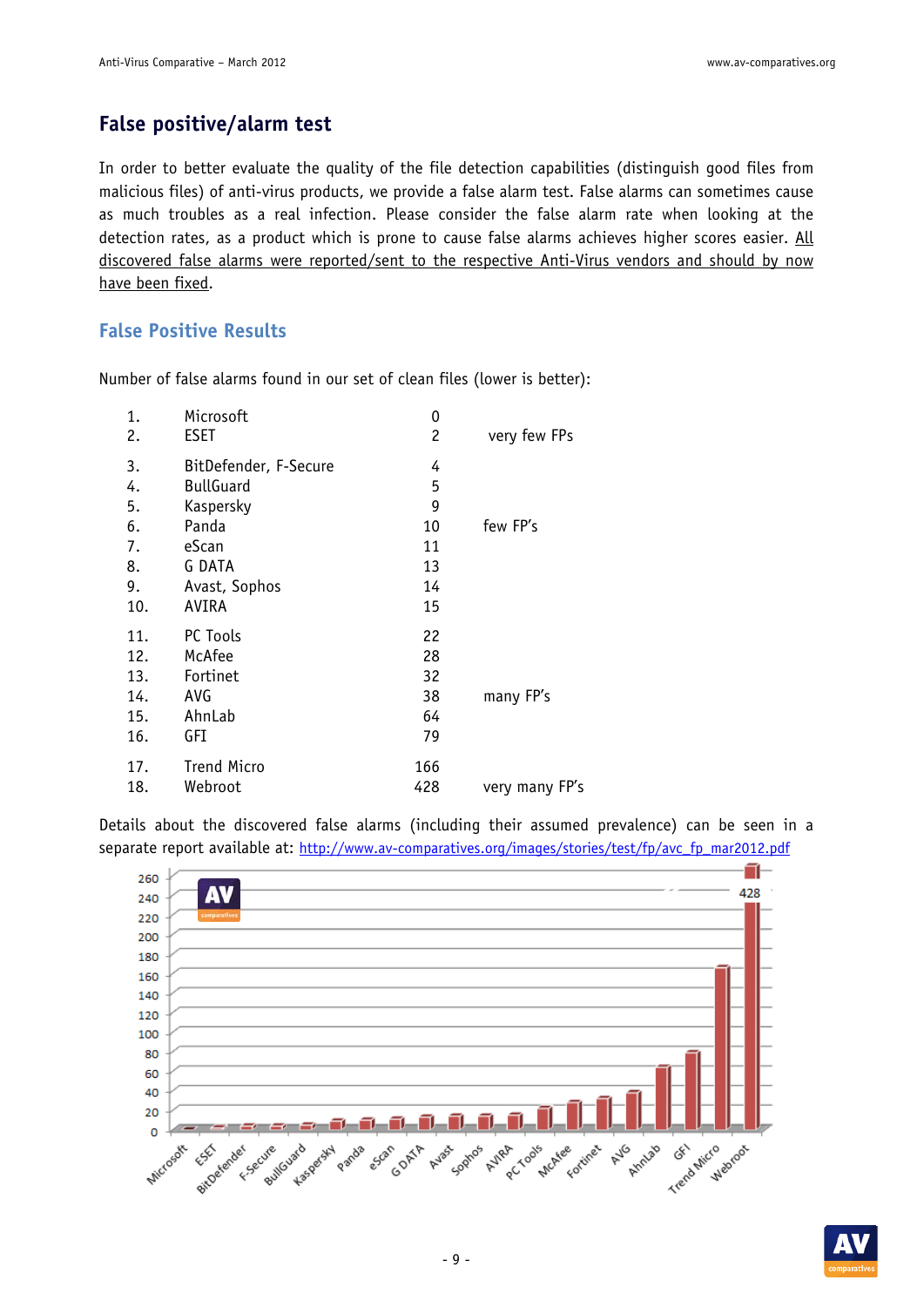### **Award levels reached in this test**

AV-Comparatives provides a ranking award (STANDARD, ADVANCED and ADVANCED+). As this report contains also the raw detection rates and not only the awards, expert users that e.g. do not care about false alarms can rely on that score alone if they want to.

| <b>AWARDS</b><br>(based on detection rates and false alarms)                                  | <b>PRODUCTS</b>                                                                                                                                                                                                                               |
|-----------------------------------------------------------------------------------------------|-----------------------------------------------------------------------------------------------------------------------------------------------------------------------------------------------------------------------------------------------|
| ADVANCED+<br>AV<br>ON DEMAND<br>DETECTION TEST<br><b>comparatives MAR 2012</b>                | $\checkmark$ G DATA<br>$\times$ AVIRA<br>$\checkmark$ Kaspersky<br>$\checkmark$ Sophos<br>$\checkmark$ F-Secure<br>$\checkmark$ Panda<br>$\checkmark$ Bitdefender<br>$\checkmark$ BullGuard<br>$\checkmark$ eScan<br>✔ Avast<br>$\times$ ESET |
| <b>ADVANCED</b><br>AV<br>大大<br>ON DEMAND<br>DETECTION TEST<br>comparatives<br><b>MAR 2012</b> | $\checkmark$ McAfee*<br>$\checkmark$ Fortinet*                                                                                                                                                                                                |
| <b>STANDARD</b><br>AV<br>ON DEMAND<br>DETECTION TEST<br>comparatives<br><b>MAR 2012</b>       | $\checkmark$ PC Tools*<br>$\checkmark$ GFI*<br>$\checkmark$ AVG*<br>$\checkmark$ Microsoft<br>$\checkmark$ Trend Micro*<br>$\checkmark$ Webroot*                                                                                              |
| AV<br><b>TESTED</b><br>ON DEMAND<br>DETECTION TEST<br>comparatives<br><b>MAR 2012</b>         | $\checkmark$ AhnLab*                                                                                                                                                                                                                          |

\*: those products got lower awards due to false alarms

The Awards are not only based on detection rates - also False Positives found in our set of clean files are considered. On page 6 of this report you can see how awards are being given.

A product that is successful at detecting a high percentage of malicious files but suffers from false alarms may not be necessarily better than a product which detects less malicious files but which generates less false alarms.

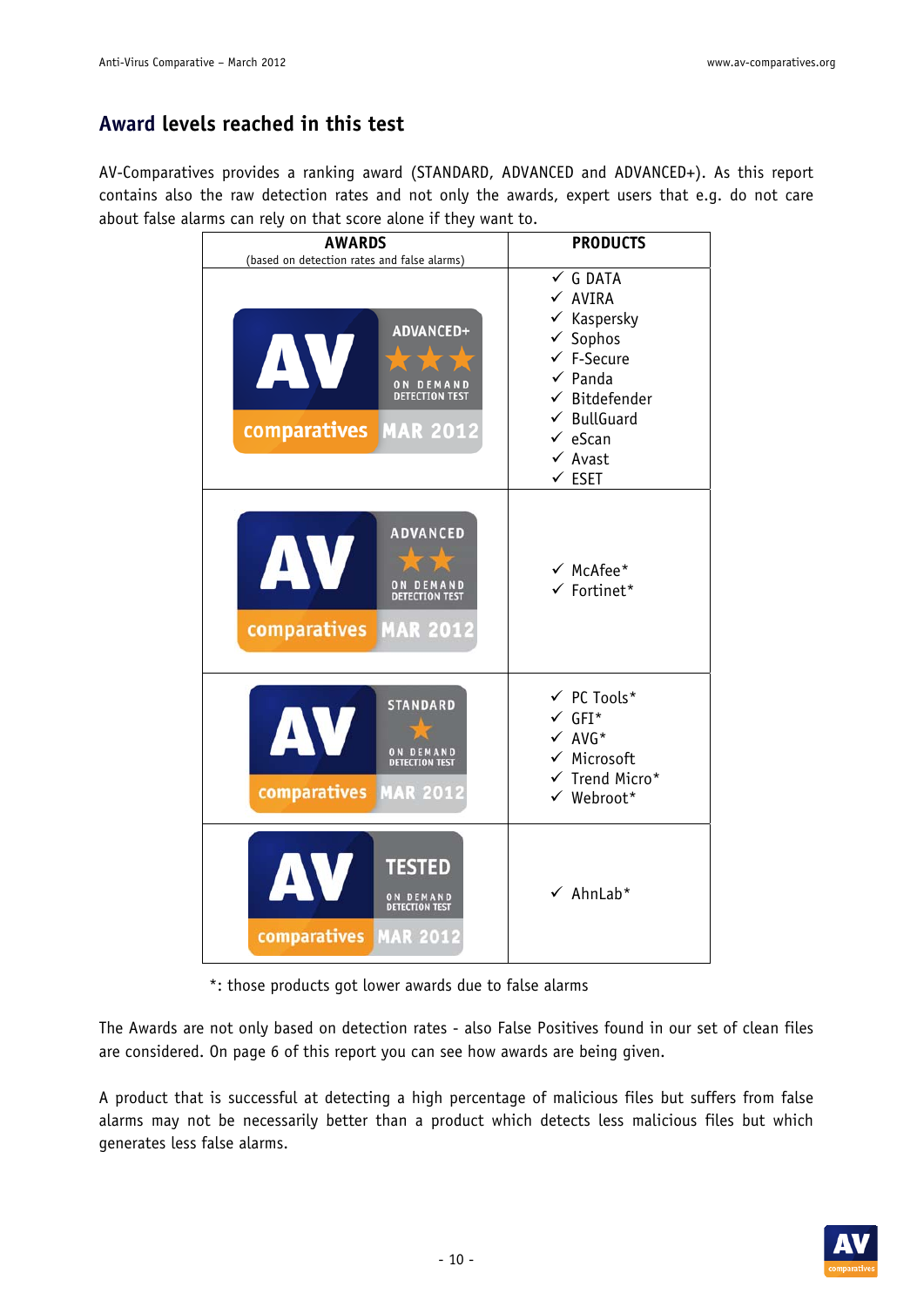### **Copyright and Disclaimer**

This publication is Copyright  $\circ$  2012 by AV-Comparatives e.V.  $\circ$ . Any use of the results, etc. in whole or in part, is ONLY permitted after the explicit written agreement of the management board of AV-Comparatives e.V., prior to any publication. AV-Comparatives e.V. and its testers cannot be held liable for any damage or loss, which might occur as result of, or in connection with, the use of the information provided in this paper. We take every possible care to ensure the correctness of the basic data, but a liability for the correctness of the test results cannot be taken by any representative of AV-Comparatives e.V. We do not give any guarantee of the correctness, completeness, or suitability for a specific purpose of any of the information/content provided at any given time. No one else involved in creating, producing or delivering test results shall be liable for any indirect, special or consequential damage, or loss of profits, arising out of, or related to, the use or inability to use, the services provided by the website, test documents or any related data. AV-Comparatives e.V. is a registered Austrian Non-Profit-Organization.

For more information about AV-Comparatives and the testing methodologies, please visit our website.

AV-Comparatives e.V. (April 2012)